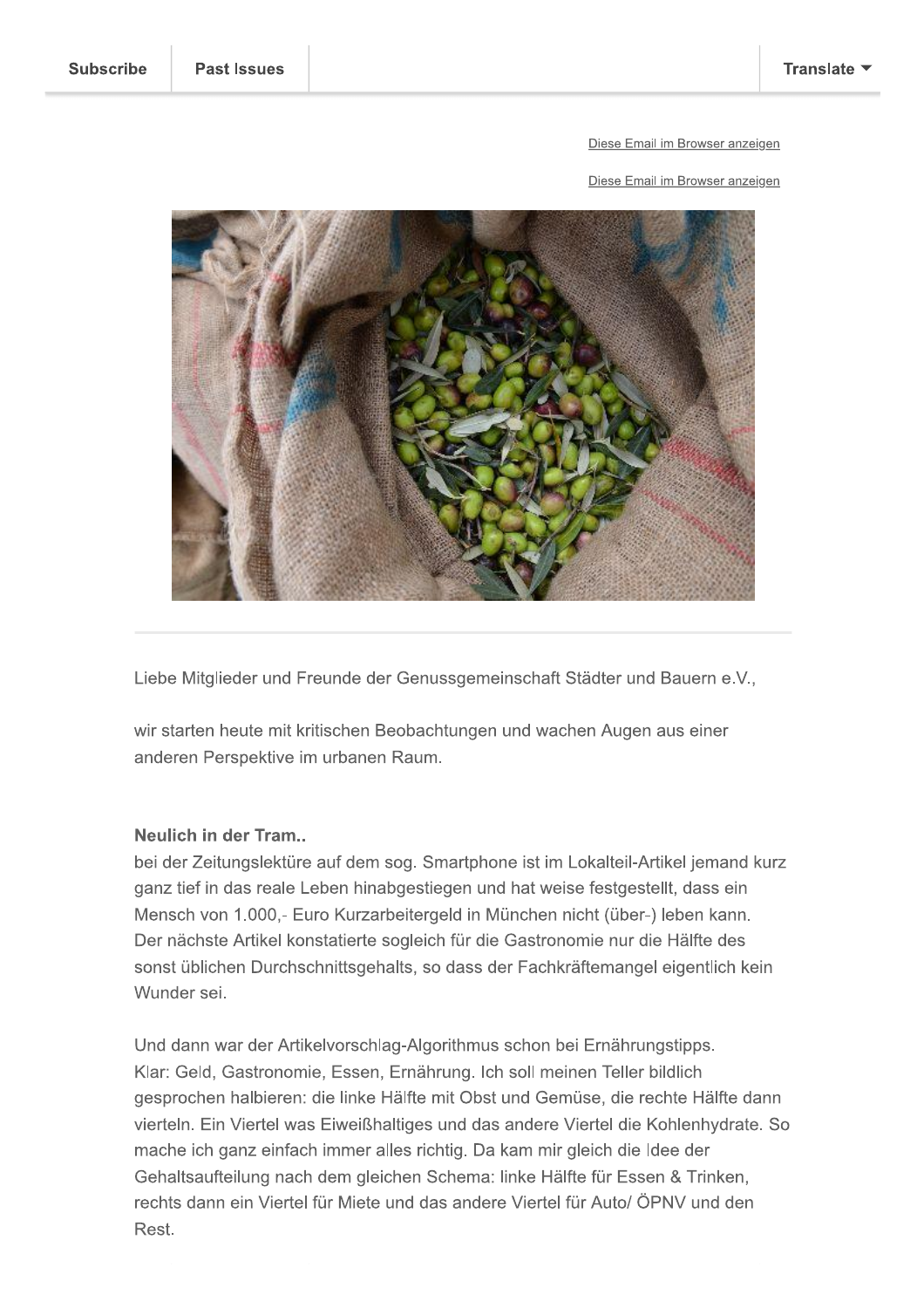werben sie mit minus 21% für das neue Automodell! Plötzlich ein Werbeplakat an einem schicken luxussanierten Altbau: "Deutschlands bester Preis: Wohnen Sie hier 41% günstiger!" Nun ja, Tagtraum eben. Die zu den Zeitungsartikeln eingeblendeten Werbeanzeigen sind übrigens minus 21% für die roten Paprika und minus 41% für die irische "Weidebutter". Eben sparen, wo man kann.

## Weiterentwicklung - Fortbildung

### Unser Fördermitglied Mona Knorr, Dresden berichtet:

Gemeinsam mit unseren Partnern - dem Storytelling-Spezialisten und Landwirt Ingmar Jaschok, dem Steuerberaterbüro wetreu BLB und der Arbeitsgemeinschaft der Solawi-Genossenschaften - bieten wir als WirGarten e.V. auch in diesem Jahr Online-Kurse an, die sich speziell an Gründer, Betriebsleiter und Betriebsinhaber von landwirtschaftlichen Betrieben richten. Unser Anspruch ist es, in unseren Kursen Informationen und Handlungsempfehlungen praxisnah zu vermitteln, betriebliche Zusammenhänge sichtbar und verständlich zu machen und Raum für individuelle Nachfragen zu schaffen. Unsere Online-Crashkurse und Online-Workshops adressieren die Themen

Existenzgründung, Crowdfunding, Geschäftsmodellentwicklung, Communitybasierte Direktvermarktung und Solidarische Landwirtschaft weitere Informationen und die aktuellen Termine für März/April sind auf https://www.wirgarten.com/wirgarten-online-kurse/abrufbar.

Alle Veranstaltungen finden online über Zoom statt - in den beiden Workshops können die Teilnehmer an ihren eigenen Konzepten arbeiten, in den Online-Crashkursen haben wir viel Zeit für Fragen eingeplant und versenden im Nachgang auch ein digitales Handout.

# Platanenblatt Abholtag Ernteanteile München

es ist jetzt bald soweit - eure Anteile am Olivenöl der Ernte 2021/2022 sind in Sicht. Am 12. März findet der Münchner Abholtag statt und wir freuen uns sehr. Auch wenn es ein weiteres Jahr ist, in dem wir keine Verkostung anbieten können. Alle Vorbesteller bekommen in Kürze eine E-Mail mit den Details.

Die aktuelle Ernte ist wirklich gut gelaufen und wir konnten deutlich mehr ernten als wir zum Erntebeginn geschätzt hatten. Daher sind im Web-Shop auch aktuell noch einige Ernteanteile zu haben. Qualitativ ist die Ernte großartig geworden und sogar besser als die vom Vorjahr. Wir hatten durchgängig Säurewerte um 0,2%, sogar noch zum Ende der Ernte hin. Geschmacklich ist es das, was ihr vom Platanenblatt-Öl erwarten dürft: voller Polyphenole, grasig grün, frisch duftend, mit Schärfe und allem Drum und Dran. Und in diesem Jahr im besonderen 10 Jahre Jubiläumskanister.

Ihr dürft euch wieder auf ein ganz tolles Olivenöl freuen. Und wir freuen uns auf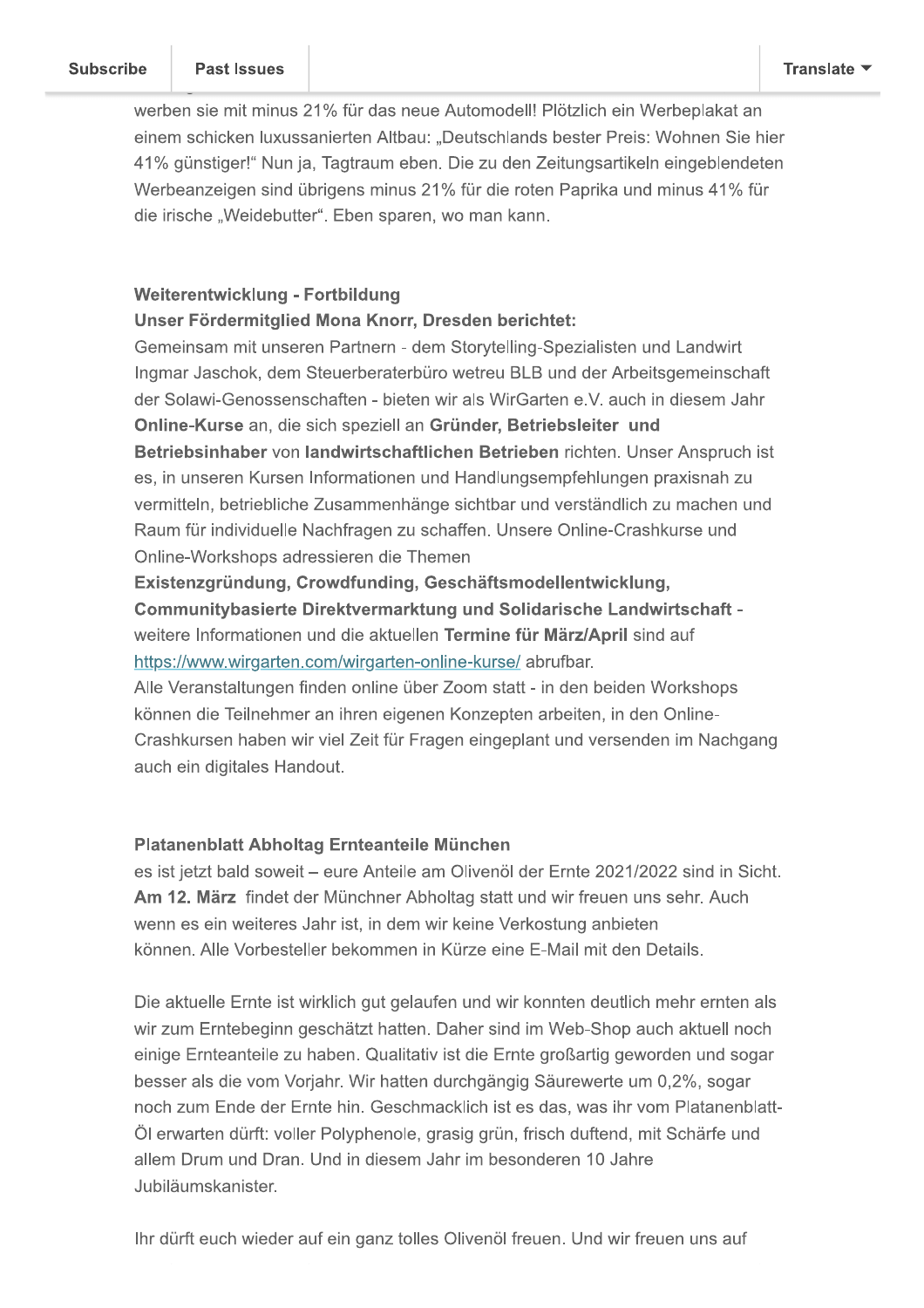passiert parallel und so schnell wie wir packen können. Abhol Informationen München

### Ökolandbau - auch eine Frage des Standorts

Mehr als ein Drittel Flächenanteil im Alpenvorland, weniger als 1 % in Weser-Ems: Auch der Ökolandbau hat seine regionalen Schwerpunkte. Pauschale Ausbauziele wie 30 % passen deshalb nicht überall. Im Podcast Stephanie Stiller, Managerin der Ökomodellregion Miesbacher Oberland in Oberbayern, Bernd Wiese, Westniedersachsen, Stefan Palme, Uckermark in Brandenburg und Co-Gastgeber Gustav Alvermann aus Schleswig-Holstein zeigen die große Vielfalt des Ökolandbaus.

Podcast mit Ökomodellregion Miesbach

### Kommende Veranstaltungen/Termine

Vom virtuellen Saatqutfestival des Ökologischen Bildungszentrum München. den nächsten Rota Kochevents am Feuerring in Beuerberg, zum Klimafrühling im Oberland. Bei der Veranstaltungsreihe "Klimafrühling" sind wir zweimal als Coveranstalter mit der Ökomodellregion Miesbacher Oberland im Einsatz. Aktuell: Aschermittwoch gibt's feinsten Fisch vom Schliersee beim Regionalmarkt und Bistro machtSinn in Holzkirchen.

Höhepunkt ist am 16. Juli unser "Ausflugs-Paket". Nach der Führung beim landwirtschaftlichen Betrieb "Packlhof" zum Thema "Agroforst" geht es weiter in das Kloster Beuerberg zur langen Tafel. Küchenchefin Stella Igl Klosterküche Beuerberg bereitet uns mit viel Liebe und ihrem Team ein Menü mit regionalen Zutaten zu. Details nach Anmeldung: info@genusssgemeinschaft.de. **Alle Termine Kompakt** 

### **Aktuelle Publikationen**

Der kritische Agrarbericht ist als Buch oder kostenloser Download erhältlich. Der Inhalt dreht sich kapitelweise um Agrarpolitik und soziale Lage, den Welthandel und Ernährung, der Regionalentwicklung bis hin zur Ökologischen Landwirtschaft. **Kritischer Agrarbericht 2022**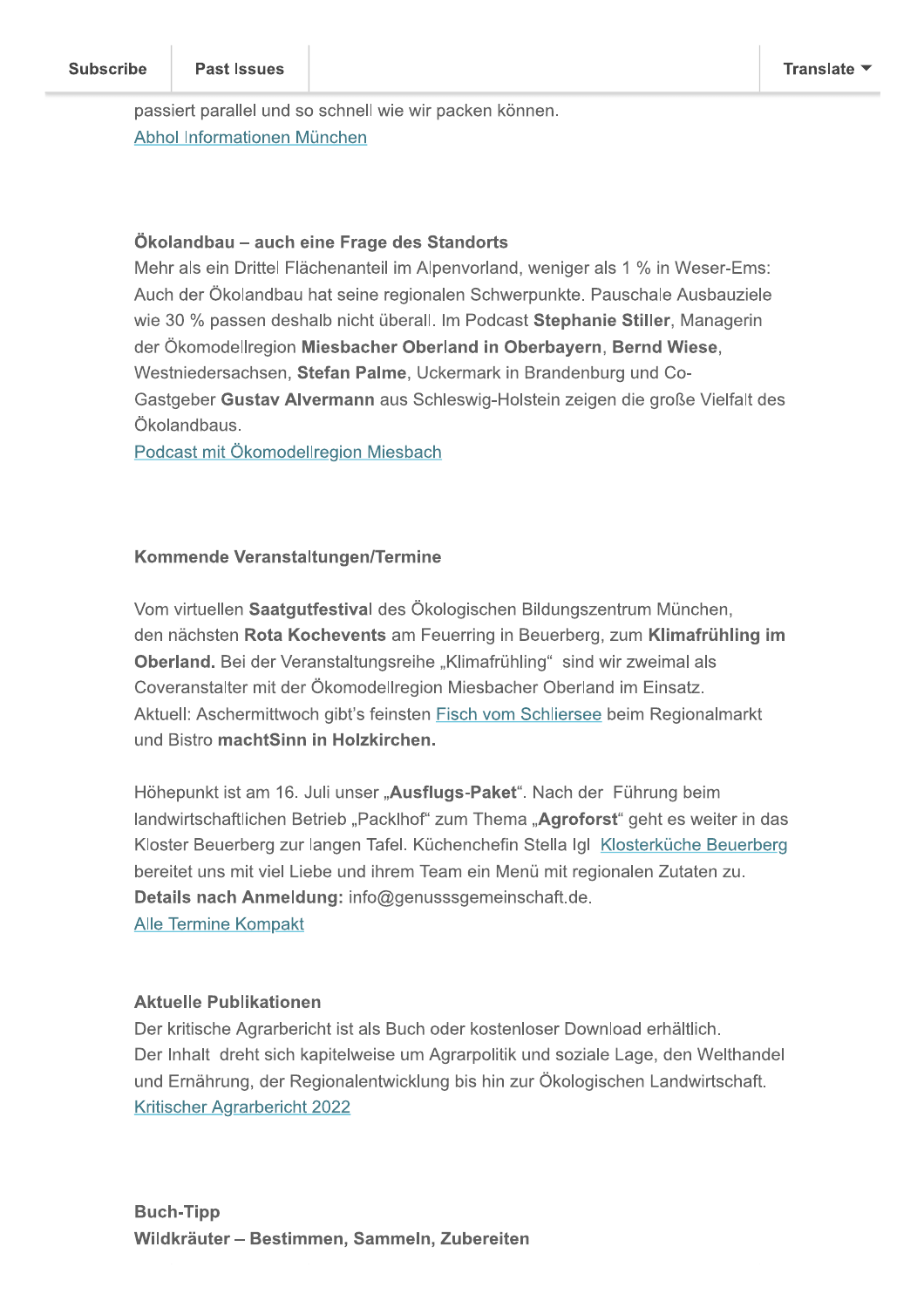a ka

-

regionale, frische und gesunde Küche. Wir können sie nicht nur jederzeit kostenlos ernten, sie liefern auch aufregende neue Zutaten und Aromen für die Küche, Wenn man weiß, wie! Dieses Buch liefert praktische und köstliche Inspirationen, gespickt Subscribe<br>
Past Issues<br>
regionale, frische und gesunde<br>
ernten, sie liefern auch aufrege<br>
man weiß, wie! Dieses Buch lie<br>
mit allem wichtigen Hintergrund<br>
Wildkräuter Bestimmen Samme<br>
Mit diesen frischen Aussichten<br>
Einsch mit allem wichtigen Hintergrundwissen und vielen Tipps. Wildkräuter Bestimmen Sammeln Zubereiten

Mit diesen frischen Aussichten auf den Frühling und dem Hoffen auf ein Ende aller Einschränkungen verabschieden wir uns für Heute

autoren-Team:<br>Autoren-Team:

Markus Hahnel<br>Markus Hahnel Marlene Hinterwinkler Mona Knorr Ralf Randel/Platanenblatt

Titelfoto:: Platanenblatt



#### Newsletter wird nicht richtig dargestellt? Im Browser öffnen

Impressum:

Newsletter der Genussgemeinschaft Städter und Bauern e.V., Holzstraße 15b, 80469 München V.i.S.d.P.: Erster Vorsitzender Markus Hahnel Redaktionskontakt: info@genussgemeinschaft.de